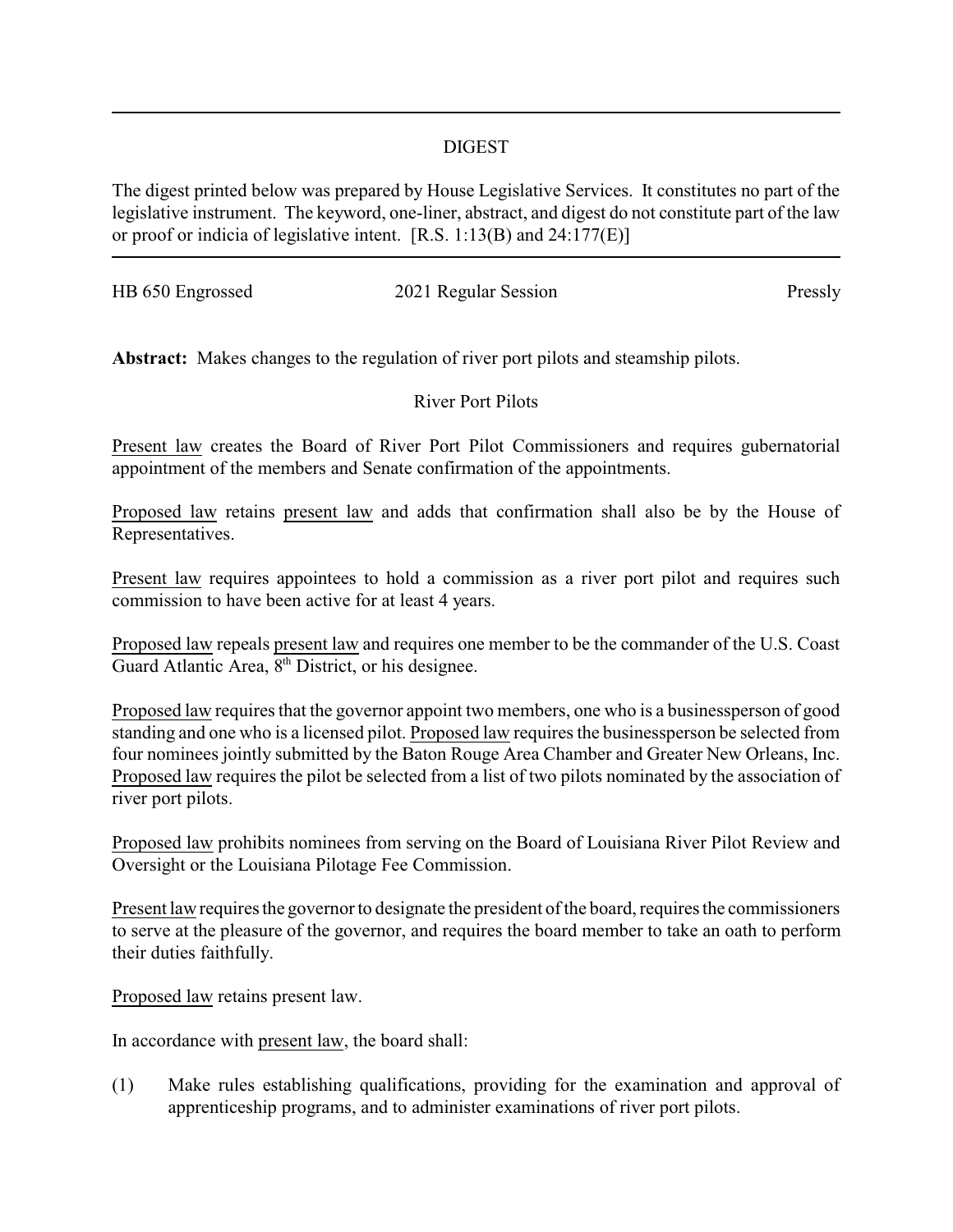- (2) Meet quarterly.
- (3) Make rules establishing minimum standards of conduct including neglect of duty, drunkenness, carelessness, habitual intemperance, substance abuse, and incompentency, and other rules for proper and safe pilotage on waters covered under present law and for the efficient administration of present law.
- (4) Conduct hearings and investigate violations of provisions of present law or rules or regulations adopted by the commissioners, and to report findings to the governor if the board requests gubernatorial action.
- (5) Have the authority to impose fines, remove a pilot from a vessel, or recommend suspension or revocation of a pilot's commission.
- (6) Provide to all pilots and pilot candidates rules and regulations.

Proposed law retains present law but amends the provisions requiring the board to establish minimum standards of conduct to require the board to make rules establishing standards of conduct consistent with present and proposed law.

Proposed law prohibits pilot associations from superseding the board's authority.

Proposed law requires meetings of the board to comply with the Open Meetings Law.

Present law requires pilots to be appointed by the governor and serve until revocation of the appointment in accordance with present law.

Proposed law retains present law and makes pilots agents an public officers. Further, proposed law adds that revocation can be done pursuant to the rules and regulations adopted by the board.

Proposed law prohibits a pilot from discontinuing his duties without permission from the pilot's association to which he belongs, except for health reasons provided he furnishes proof to the board if requested.

Present law requires the board to hold examinations when it is determined necessarybythe river port pilots.

Proposed law retains present law but requires the board to determine when there is a need for more pilots and then hold examinations.

Proposed law sets forth the following criteria for participation in the pilot apprenticeship program required under present law for commission:

(1) A graduate of a federally approved maritime academy.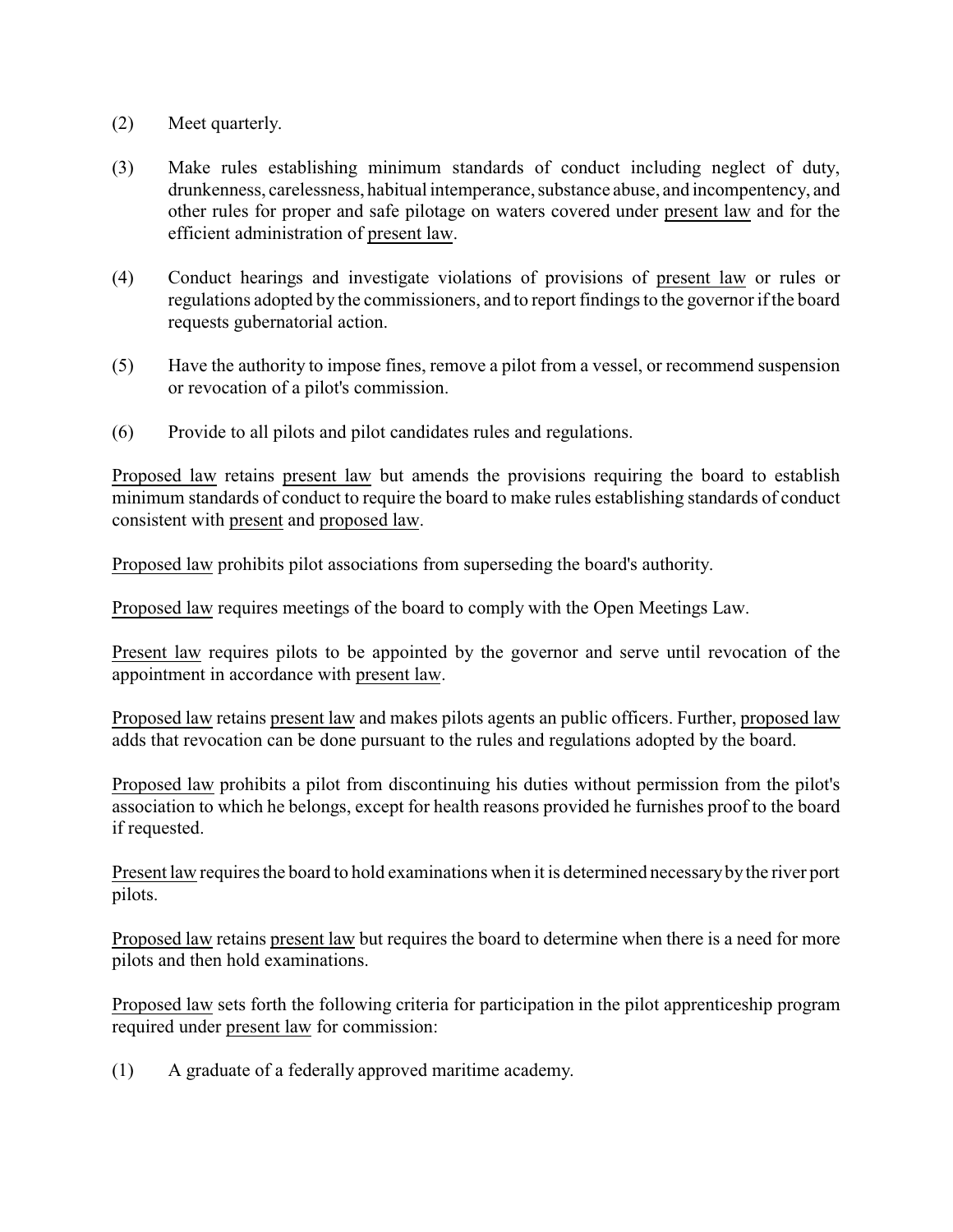- (2) Have 5 years of experience as a master or commanding officer of a naval vessel or merchant ship.
- (3) Hold a U.S. Coast Guard license.
- (4) Be under 45 but at least 30 years of age.
- (5) Complete and maintain ship handling simulator courses and bridge resource management courses.
- (6) Have not been convicted of a felony involving drugs, personal consumption of alcohol, or a crime of truth in the 60 months preceding application.
- (7) Pass a drug test before acceptance into the program and agree to participate in a mandatory drug an alcohol program upon acceptance.

Proposed law sets forth the board's requirements for pilotage certification as follows:

- (1) A commissioned pilot shall comply with the requirements to maintain their commission.
- (2) Beginning on Jan. 1, 2022, a commissioned pilot must maintain a valid commission by attending 40 hours of continuing education classes that must meet certain criteria.

Proposed law requires the commissioners to provide the governor, speaker of the House, and president of the Senate with an annual report of the race, age, and gender of all apprenticeship participants who are related to pilots or other public official by blood or marriage.

Proposed law prohibits the board from discriminating against an applicant during the selection or examination process in favor of a person related to a pilot or other public official, or based on race, color, religion, gender, national origin, age, disability, political affiliation, or belief.

Present law makes all communications by and between the board and a pilot during the course of an investigation privileged and not required to be disclosed in any original proceedings in accordance with present law and pursuant to reporting requirements to the governor.

Proposed law repeals present law.

## Steamship Pilots

Present law creates the Board of Examiners for New Orleans and Baton Rouge Steamship Pilots for the Mississippi River and requires gubernatorial appointment of the members and Senate confirmation of the appointments.

Proposed law retains present law and adds that confirmation shall also be by the House of Representatives.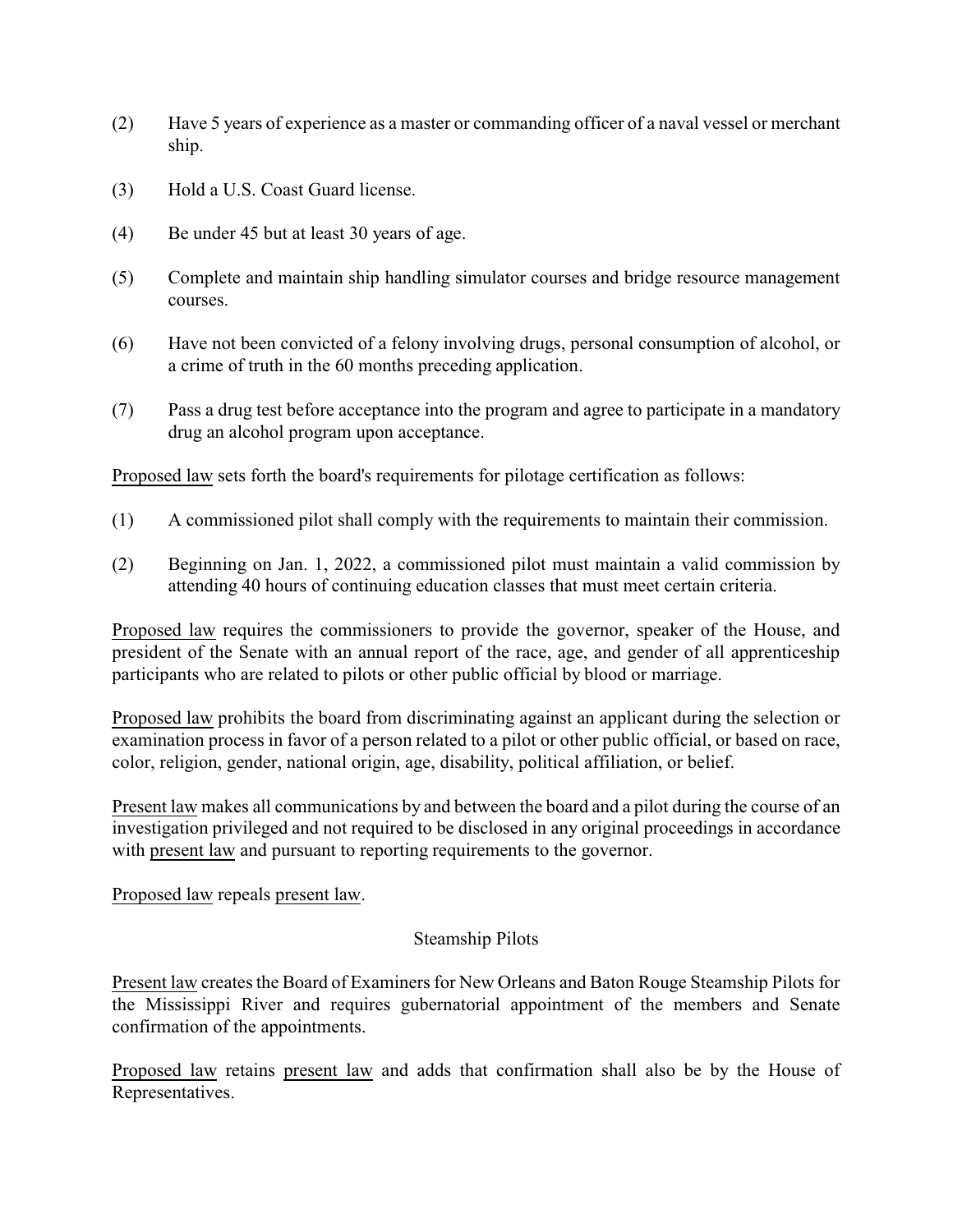Present law requires the board to recommend appointees to fill an examiner vacancy and requires the recommended appointee to have served at least 5 years as an unrestricted state commissioned steamship pilot. Present law further requires examiners to continue in their office until the successor is appointed and requires the appointees to only be from pilots commissioned by virtue of present law.

Proposed law repeals present law and requires the appointees to comply with the La. Code of Ethics.

Proposed law requires one member to be appointed by the governor from a list of 4 nominees selected by the New Orleans Steamship Association, Louisiana Association of Business and Industry, the Louisiana Chemical Association, the Louisiana Mid-Continent Oil and Gas Association, and the International Freight Forwarders and customs Brokers Association of New Orleans, Inc.

Proposed law requires that the governor appoint two members, one who is a businessperson of good standing and one who is a licensed pilot. Proposed law requires the businessperson be selected from four nominees jointly submitted by the Baton Rouge Area Chamber and Greater New Orleans, Inc. Proposed law requires the pilot be selected from a list of two pilots nominated by the association of river port pilots.

Proposed law prohibits nominees from serving on the Board of Louisiana River Pilot Review and Oversight or the Louisiana Pilotage Fee Commission.

Present law requires the governor to designate the president of the board.

Proposed law retains present law and requires the examiners to serve at the pleasure of the governor.

Present law requires the board to immediately report to the governor all cases of neglect of duty, habitual drunkeness, and gross violations of rules. Proposed law further provides that the governor shall then refer the cases for investigation to the board.

Proposed law retains present law.

Proposed law prohibits pilot associations from superseding the board's authority.

Proposed law requires meetings of the board to comply with the Open Meetings Law.

Present law requires pilots to be appointed by the governor and serve until revocation of the appointment in accordance with present law.

Proposed law retains present law and makes pilots agents an public officers. Further, proposed law adds that revocation can be done pursuant to the rules and regulations adopted by the board.

Present law requires pilots provided for in present law to be appointed by the governor from those pilots recommended to the governor pursuant to provisions outlined in the board's rules and regulations.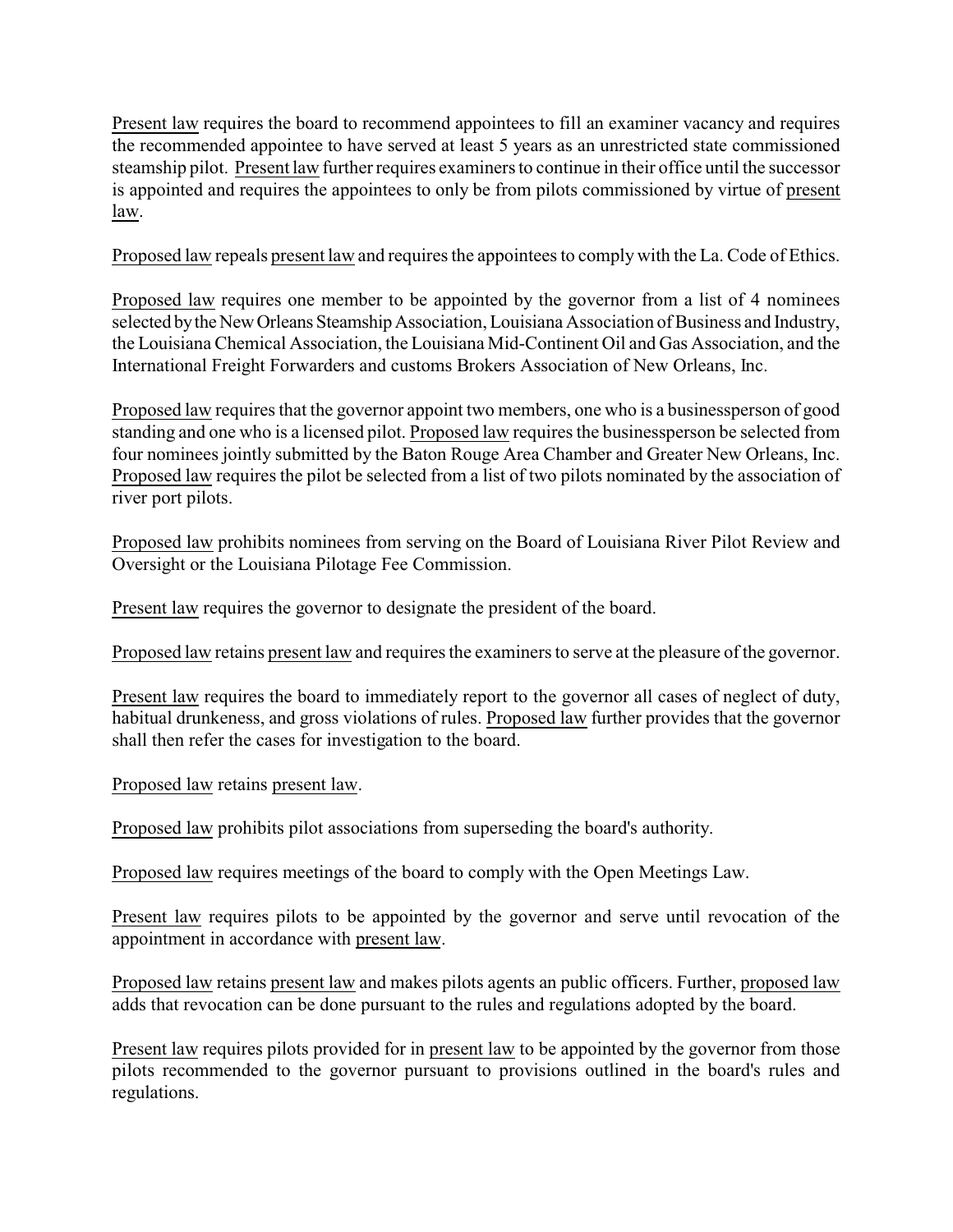Proposed law retains present law and requires the pilots to also be recommended pursuant to provisions outlined in proposed law.

Proposed law prohibits a pilot from discontinuing his duties without permission from the pilot's association to which he belongs, except for health reasons provided he furnishes proof to the board if requested.

Present law requires the board to hold examinations when it is determined necessary.

Proposed law retains present law but requires the board to determine when there is a need for more pilots.

Present law requires applicants to meet the requirements set forth in the board's Pilot Development Program and authorizes the governor to appoint applicant who has complied with present law to fill existing vacancies.

Proposed law repeals present law.

Proposed law sets forth the following criteria for participation in a pilot apprenticeship program:

- (1) A graduate of a federally approved maritime academy.
- (2) Have 5 years of experience as a master or commanding officer of a naval vessel or merchant ship.
- (3) Hold a U.S. Coast Guard license.
- (4) Be under 45 but at least 30 years of age.
- (5) Complete and maintain ship handling simulator courses and bridge resource management courses.
- (6) Have not been convicted of a felony involving drugs, personal consumption of alcohol, or a crime of truth in the 60 months preceding application.
- (7) Pass a drug test before acceptance into the program and agree to participate in a mandatory drug an alcohol program upon acceptance.

Proposed law sets forth the board's requirements for pilotage certification as follows:

- (1) A commissioned pilot shall comply with the requirements to maintain their commission.
- (2) Beginning on Jan. 1, 2022, a commissioned pilot must maintain a valid commission by attending 40 hours of continuing education classes that must meet certain criteria.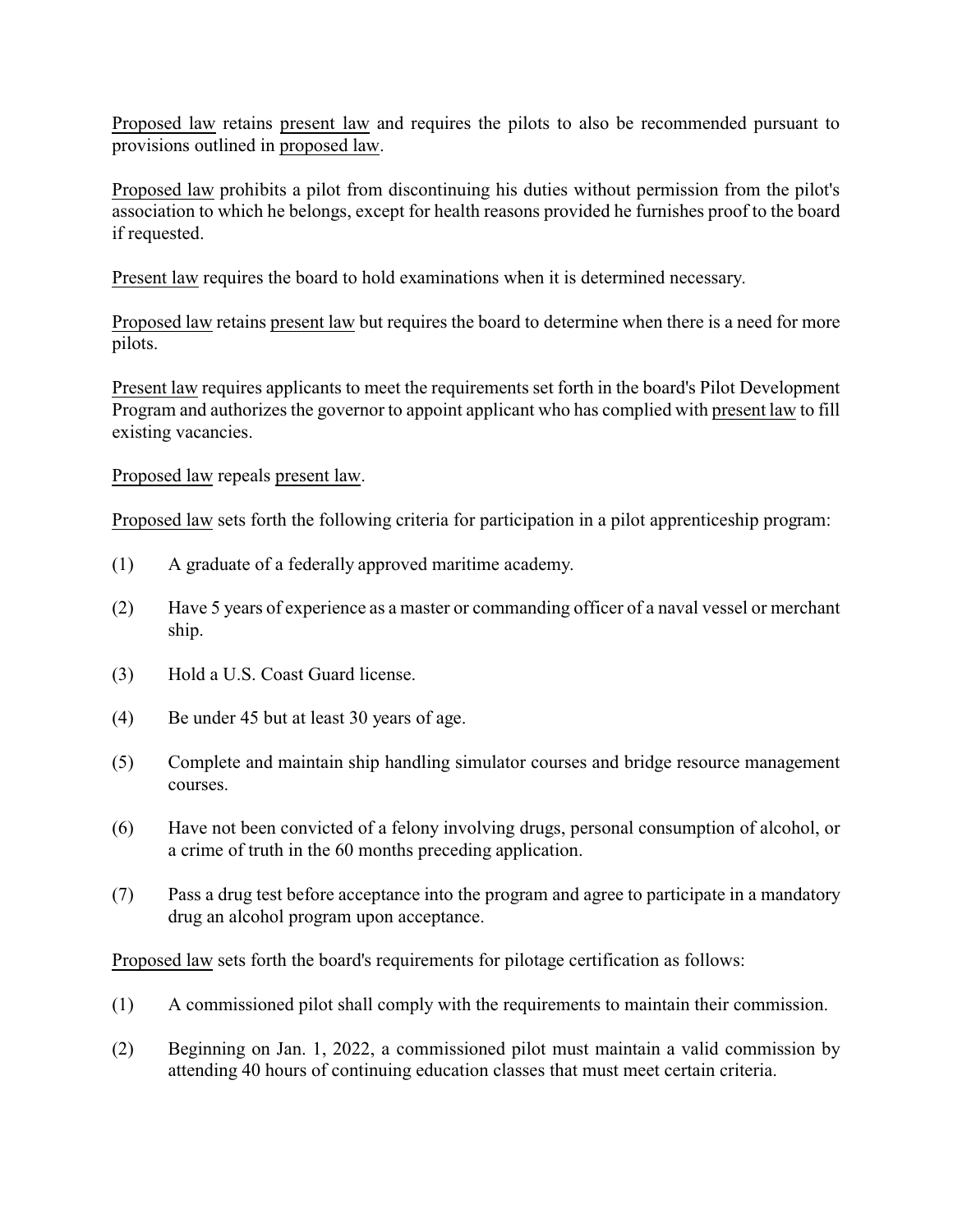Proposed law requires the board of examiners to provide the governor, speaker of the House, and president of the Senate with an annual report of the race, age, and gender of all apprenticeship participants who are related to pilots or other public official by blood or marriage.

Proposed law prohibits the board from discriminating against an applicant during the selection or examination process in favor of a person related to a pilot or other public official, or based on race, color, religion, gender, national origin, age, disability, political affiliation, or belief.

Proposed law requires the fee commission to establish rules that provide definitions for pilotage services pursuant to present law.

Present law requires pilotage fees and rates to provide for ordinary and necessary operating expenses.

Proposed law retains present law and requires all such costs to be subject to evaluation in any proceeding before the commission that seeks or provides for any increase in pilotage fees and rates.

Present law allows the pilotage fee commission to take into account any factor relevant to the determination of reasonable and just fees and rates.

Proposed law retains present law and allows the commission to take into account any other charge, collection, or expense levied pursuant to this section.

Present law prohibits standards that are not applicable to a particular pilot service from being considered in the determination of fees and rates for such service.

Board of Louisiana River Pilot Review and Oversight

Present law requires members of the board to serve without compensation, but allows member appointed as former judges to get per diem of not more than \$150.

Proposed law retains present law but changes the per diem amount from not more than \$150 to the same amount established by the Louisiana Supreme Court from time to time for ad hoc judges.

Present law requires the board to meet twice a year and requires six members of the board to be present to have a quorum. Present law further requires a vote of a majority of the members of the board to make a decision of the board.

Proposed law retains present law but changes the vote needed to make a decision of the board from a majority of the members of the board to a majority of the members of the board present.

Present law requires the first meeting of the board to convene on or before March 1, 2005.

Proposed law repeals present law.

Present law authorizes the board to approve or reject proposed rules or regulations made by the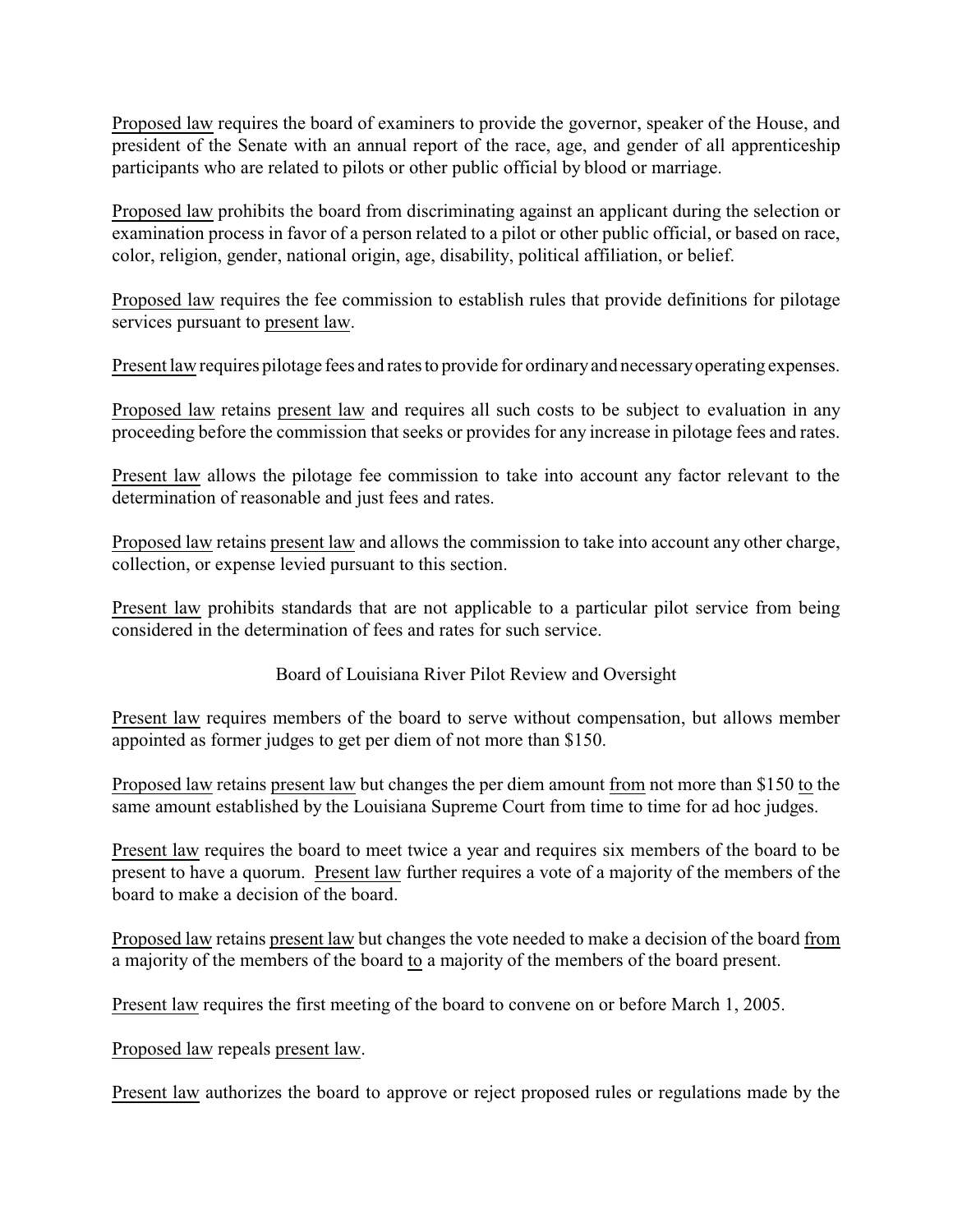Board of Commissioners or Examiners except for emergency rules and regulations.

Proposed law retains present law but changes the requirement to make emergency rules and regulations subject to board approval by requiring the Board of Commissioners or Examiners to transmit emergency rules and regulations to the board and to each member of the board and allows a board member to request a hearing for the purpose of rejecting or approving the rule or regulation by giving notice to the chairman of the board or an officer of the board in the absence of the chairman.

Proposed law further requires a meeting requested to consider an emergency regulation or rule be held within 30 days of the request for the meeting. A vote to reject an emergency regulation or rule shall make it null and of no effect.

Proposed law requires that a review of an emergency rule conducted pursuant to proposed law be in addition to present law as set forth in the Administrative Procedure Act, and makes proposed law control with regard to the emergency rules promulgated by the Board of Commissioners or Examiners where there is a conflict between proposed law and present law as set forth in the Administrative Procedure Act.

Proposed law sets forth that the boards of commissioners or examiners are established for the purposes of prudent and safe pilotage and requires the pilot members of the Board of Commissioners or Examiners to consider the purpose of prudent in safe pilotage in their decisions and deliberations.

Proposed law requires the pilot members of the Board of Commissioners or Examiners to act independently of the pilots they regulate and to act independently of any pilots' association. Any effort to control or influence the decisions of commissioners or examiners is a violation of law.

Proposed law prohibits a pilot association, partnership, corporation, or limited liability company from creating a provision which impinges on or diminishes the authority or duties of the Board of Commissioners or Examiners.

## Proposed law repeals present law.

(Amends R.S. 34:991, 992(B), 993, 1042, 1044, 1045, and 1122(B)(1) and (C), 1133(G), 1134, and 1135(B); Adds R.S. 34:992(C), 1043(C), and 1122(A)(4), 1139, and 1140; Repeals R.S. 34:1005)

## Summary of Amendments Adopted by House

The Committee Amendments Proposed by House Committee on Commerce to the original bill:

- 1. Make technical changes.
- 2. Remove a provision that requires one member of the Board of River Port Pilot Commissioners for the Port of Orleans to be chosen from a list of 4 nominees submitted by the New Orleans Steamship Association, the Louisiana Association of Business and